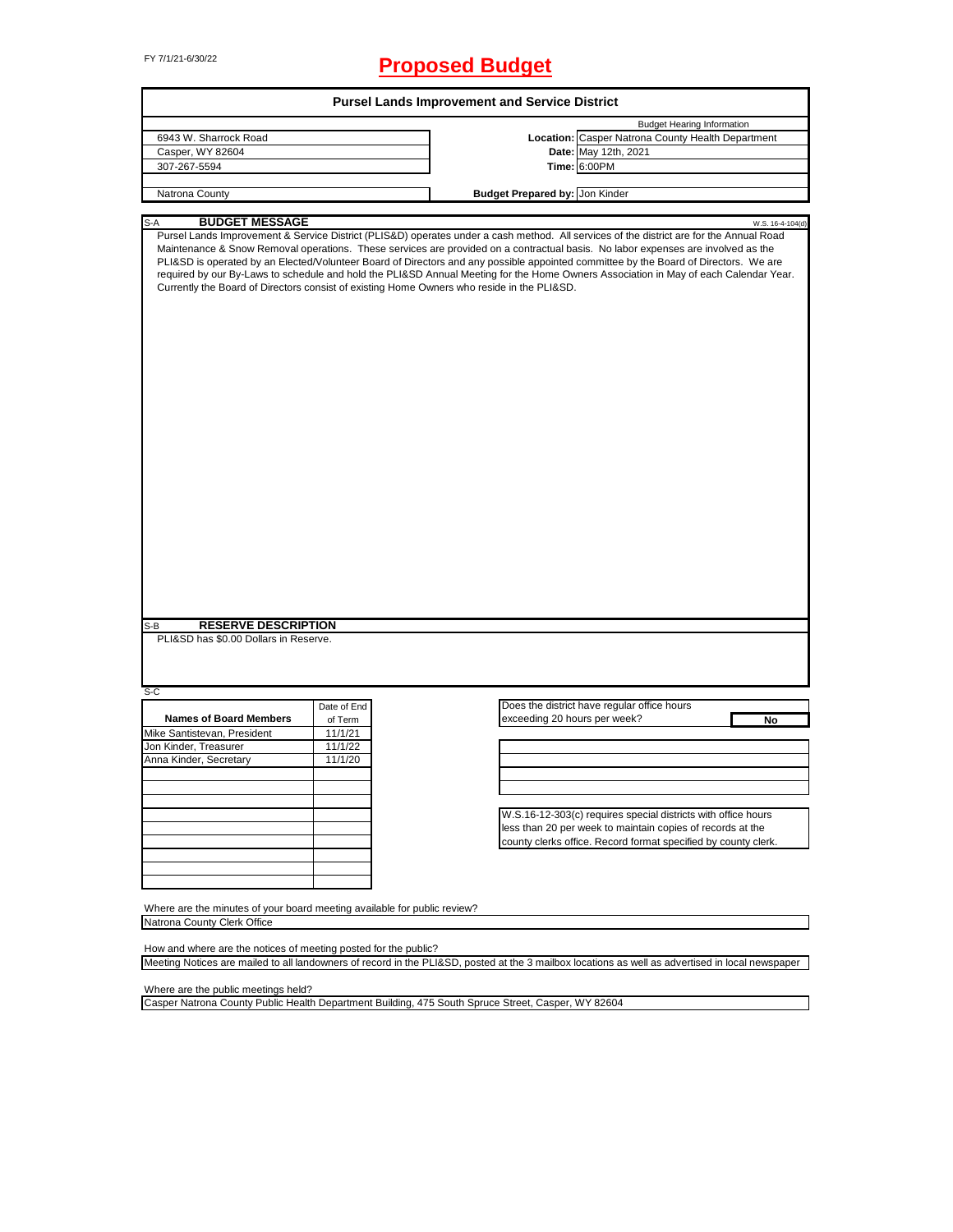### **PROPOSED BUDGET SUMMARY**

|       | <b>OVERVIEW</b>                                             | 2019-2020<br>Actual | 2020-2021<br>Estimated | 2021-2022<br>Proposed | Pending<br>Approval |
|-------|-------------------------------------------------------------|---------------------|------------------------|-----------------------|---------------------|
| $S-1$ | <b>Total Budgeted Expenditures</b>                          | \$18,251            | \$17,617               | \$17,550              |                     |
| $S-2$ | <b>Total Principal to Pay on Debt</b>                       | \$0                 | \$0                    |                       |                     |
| $S-3$ | <b>Total Change to Restricted Funds</b>                     | \$0                 | \$0                    |                       |                     |
|       |                                                             |                     |                        |                       |                     |
| $S-4$ | <b>Total General Fund and Forecasted Revenues Available</b> | \$65,137            | \$47,895               | \$52,618              |                     |
|       |                                                             |                     |                        |                       |                     |
| $S-5$ | Amount requested from County Commissioners                  | \$23,981            | \$18,240               | \$18,240              |                     |
|       |                                                             |                     |                        |                       |                     |
| $S-6$ | <b>Additional Funding Needed:</b>                           |                     |                        |                       |                     |

|                   | <b>REVENUE SUMMARY</b>                                                          | 2019-2020 | 2020-2021 | 2021-2022                                     | Pending                                                                                                                                                                                                                              |
|-------------------|---------------------------------------------------------------------------------|-----------|-----------|-----------------------------------------------|--------------------------------------------------------------------------------------------------------------------------------------------------------------------------------------------------------------------------------------|
|                   |                                                                                 | Actual    | Estimated | Proposed                                      | Approval                                                                                                                                                                                                                             |
|                   |                                                                                 |           |           |                                               |                                                                                                                                                                                                                                      |
| $S-7$             | <b>Operating Revenues</b>                                                       | \$0       | \$0       | \$0                                           | en de la familie de la familie de la familie de la familie de la familie de la familie de la familie de la fam<br>Estat de la familie de la familie de la familie de la familie de la familie de la familie de la familie de la      |
| $S-8$             | Tax levy (From the County Treasurer)                                            | \$23,981  | \$18,240  | \$18,240                                      | e de la provincia de la construcción de la construcción de la construcción de la construcción de la construcci<br>En la construcción de la construcción de la construcción de la construcción de la construcción de la construcc     |
| $S-9$             | <b>Government Support</b>                                                       | \$11,500  | \$0       | \$0                                           | en de la familie de la familie de la familie de la familie de la familie de la familie de la familie de la fa<br>Concelho de la familie de la familie de la familie de la familie de la familie de la familie de la familie de       |
| $S-10$            | Grants                                                                          | \$0       | \$0       | \$0                                           | e de la familie de la familie de la familie de la familie de la familie de la familie de la familie de la fami<br>Establece de la familie de la familie de la familie de la familie de la familie de la familie de la familie d<br>E |
| $S-11$            | Other County Support (Not from Co. Treas.)                                      | \$0       | \$0       | \$0                                           |                                                                                                                                                                                                                                      |
| $S-12$            | <b>Miscellaneous</b>                                                            | \$0       | \$0       | \$0                                           | enni<br>Mille<br>Mille                                                                                                                                                                                                               |
| $S-13$            | <b>Other Forecasted Revenue</b>                                                 | \$0       | \$0       | \$0                                           | en de la familie de la familie de la familie de la familie de la familie de la familie de la familie de la fa<br>Construction de la familie de la familie de la familie de la familie de la familie de la familie de la familie      |
| $S-14$            | <b>Total Revenue</b>                                                            | \$35,482  | \$18,240  | \$18,240                                      |                                                                                                                                                                                                                                      |
| FY 7/1/21-6/30/22 |                                                                                 |           |           | Pursel Lands Improvement and Service District |                                                                                                                                                                                                                                      |
|                   | <b>EXPENDITURE SUMMARY</b>                                                      | 2019-2020 | 2020-2021 | 2021-2022                                     | Pending                                                                                                                                                                                                                              |
|                   |                                                                                 | Actual    | Estimated | Proposed                                      | Approval                                                                                                                                                                                                                             |
|                   |                                                                                 |           |           |                                               |                                                                                                                                                                                                                                      |
| $S-15$            | <b>Capital Outlay</b>                                                           | \$0       | \$0       | \$0                                           | enne<br>Gallia                                                                                                                                                                                                                       |
| $S-16$            | <b>Interest and Fees On Debt</b>                                                | \$0       | \$0       | \$0                                           | en de la familie de la familie de la familie de la familie de la familie de la familie de la familie de la fam<br>Constitution de la familie de la familie de la familie de la familie de la familie de la familie de la familie     |
| $S-17$            | <b>Administration</b>                                                           | \$76      | \$117     | \$50                                          | en de la familie de la familie de la familie de la familie de la familie de la familie de la familie de la fa<br>Espainia                                                                                                            |
| $S-18$            | <b>Operations</b>                                                               | \$18,175  | \$17,500  | \$17,500                                      | a a a an an t-Òirean                                                                                                                                                                                                                 |
| $S-19$            | <b>Indirect Costs</b>                                                           | \$0       | \$0       | \$0                                           | en de filosofon de filosofon de filosofon de filosofon de filosofon de filosofon de filosofon de filosofon de<br>Altre de filosofon de filosofon de filosofon de filosofon de filosofon de filosofon de filosofon de filosofon       |
| S-20R             | <b>Expenditures paid by Reserves</b>                                            | \$0       | \$0       | \$0                                           | en de la familie de la familie de la familie de la familie de la familie de la familie de la familie de la fa<br>Constitution de la familie de la familie de la familie de la familie de la familie de la familie de la familie      |
| $S-20$            | <b>Total Expenditures</b>                                                       | \$18,251  | \$17,617  | \$17,550                                      | <u> Maria Barat da Barat da Barat da Barat da Barat da Barat da Barat da Barat da Barat da Barat da Barat da Bar</u>                                                                                                                 |
|                   |                                                                                 | 2019-2020 | 2020-2021 | 2021-2022                                     | Pending                                                                                                                                                                                                                              |
|                   | <b>DEBT SUMMARY</b>                                                             | Actual    | Estimated | Proposed                                      | Approval                                                                                                                                                                                                                             |
|                   |                                                                                 |           |           |                                               |                                                                                                                                                                                                                                      |
| $S-21$            | <b>Principal Paid on Debt</b>                                                   | \$0       | \$0       | \$0                                           | en de la familie de la familie de la familie de la familie de la familie de la familie de la familie de la fam<br>Construction de la familie de la familie de la familie de la familie de la familie de la familie de la familie     |
|                   |                                                                                 | 2019-2020 | 2020-2021 | 2021-2022                                     | Pending                                                                                                                                                                                                                              |
|                   | <b>CASH AND INVESTMENTS</b>                                                     | Actual    | Estimated | Proposed                                      | Approval                                                                                                                                                                                                                             |
|                   |                                                                                 |           |           |                                               |                                                                                                                                                                                                                                      |
| $S-22$            | <b>TOTAL GENERAL FUNDS</b>                                                      | \$29,655  | \$29,655  | \$34,378                                      | <u>istoriano e</u>                                                                                                                                                                                                                   |
|                   |                                                                                 |           |           |                                               |                                                                                                                                                                                                                                      |
| $S-23$            | <b>Summary of Reserve Funds</b><br><b>Beginning Balance in Reserve Accounts</b> |           |           |                                               |                                                                                                                                                                                                                                      |
| $S-24$            | a. Sinking and Debt Service Funds                                               | \$0       | \$0       | \$0                                           | en de la familie de la familie de la familie de la familie de la familie de la familie de la familie de la fam<br>Espainia                                                                                                           |
| $S-25$            | b. Reserves                                                                     | \$0       | \$0       | \$0                                           |                                                                                                                                                                                                                                      |
| $S-26$            | c. Bond Funds                                                                   | \$0       | \$0       | \$0                                           | e de la composición de la composición de la composición de la composición de la composición de la composición<br>Campo de la composición de la composición de la composición de la composición de la composición de la composic      |
|                   | Total Reserves (a+b+c)                                                          | \$0       | \$0       | \$0                                           | en de la filosofia<br>India                                                                                                                                                                                                          |
| $S-27$            | Amount to be added                                                              |           |           |                                               |                                                                                                                                                                                                                                      |
| $S-28$            | a. Sinking and Debt Service Funds                                               | \$0       | \$0       | \$0                                           | ennen<br>Välitade                                                                                                                                                                                                                    |
| $S-29$            | b. Reserves                                                                     | \$0       | \$0       | \$0                                           |                                                                                                                                                                                                                                      |
| $S-30$            | c. Bond Funds                                                                   | \$0       | \$0       | \$0                                           | e de la composición de la composición de la composición de la composición de la composición de la composición<br>Composición de la composición de la composición de la composición de la composición de la composición de la co      |
|                   | Total to be added (a+b+c)                                                       | \$0       | \$0       | \$0                                           | en<br>Mariti                                                                                                                                                                                                                         |
|                   |                                                                                 |           |           |                                               |                                                                                                                                                                                                                                      |
| $S-31$            | <b>Subtotal</b>                                                                 | \$0       | \$0       | \$0                                           | en de la familie de la familie de la familie de la familie de la familie de la familie de la familie de la fam<br>Constitution de la familie de la familie de la familie de la familie de la familie de la familie de la familie     |
| $S-32$            | Less Total to be spent                                                          | \$0       | \$0       | \$0                                           | en de la familie de la familie de la familie de la familie de la familie de la familie de la familie de la fam<br>Estat de la familie de la familie de la familie de la familie de la familie de la familie de la familie de la      |
| $S-33$            | TOTAL RESERVES AT END OF FISCAL YEAR                                            | \$0       | \$0       | \$0                                           | en de la familie de la familie de la familie de la familie de la familie de la familie de la familie de la fa<br>Constitution de la familie de la familie de la familie de la familie de la familie de la familie de la familie      |
|                   |                                                                                 |           |           |                                               | <b>End of Summary</b>                                                                                                                                                                                                                |

*Budget Officer / District Official (if not same as "Submitted by")*

Date adopted by Special District

Casper, WY 82604 **DISTRICT ADDRESS:** 6943 W. Sharrock Road **PREPARED BY:** Jon Kinder

**DISTRICT PHONE:** 307-267-5594

1/23/19 *Form approved by Wyoming Department of Audit, Public Funds Division Prepared in compliance with the Uniform Municipal Fiscal Procedures Act (W.S. 16-4-101 through 124) as it applies.*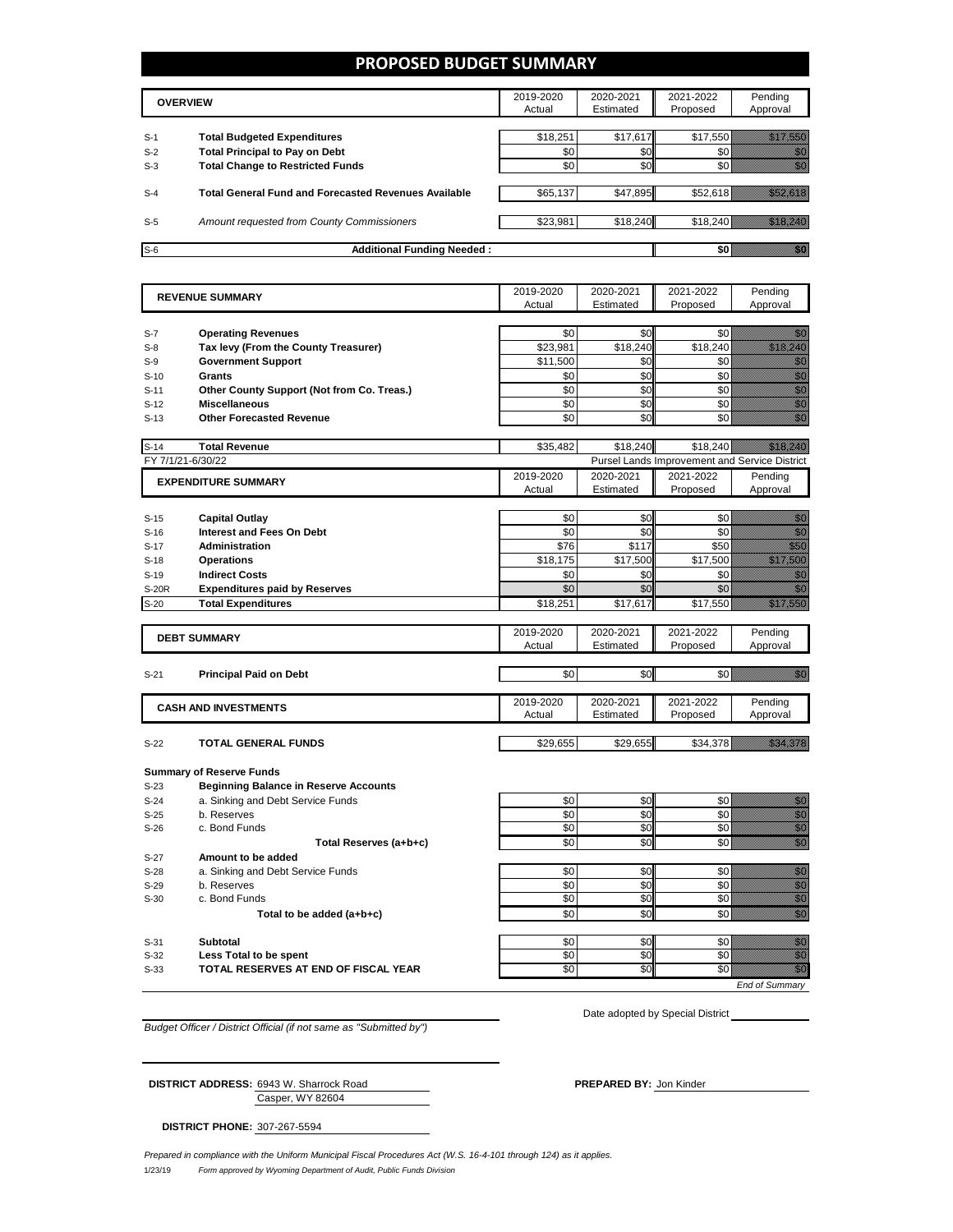Pursel Lands Improvement and Service District **NAME OF DISTRICT/BOARD**

**FYE** 6/30/2022

|           | PROPERTY TAXES AND ASSESSMENTS                 |                                 |                     |                        |                       |                                                                                                                                                                                                                                  |
|-----------|------------------------------------------------|---------------------------------|---------------------|------------------------|-----------------------|----------------------------------------------------------------------------------------------------------------------------------------------------------------------------------------------------------------------------------|
|           |                                                |                                 |                     |                        |                       |                                                                                                                                                                                                                                  |
|           |                                                | <b>DOA Chart</b><br>of Accounts | 2019-2020<br>Actual | 2020-2021<br>Estimated | 2021-2022<br>Proposed | Pending<br>Approval                                                                                                                                                                                                              |
| $R-1$     | <b>Property Taxes and Assessments Received</b> |                                 |                     |                        |                       |                                                                                                                                                                                                                                  |
| $R - 1.1$ | Tax Levy (From the County Treasurer)           | 4001<br>4005                    | \$23,981            | \$18,240               | \$18,240              | <u>erikali kontrollerin kontrollerin kontrollerin kontrollerin kontrollerin kontrollerin kontrollerin kontroller</u>                                                                                                             |
| R-1.2     | Other County Support (see note on the right)   |                                 |                     |                        |                       |                                                                                                                                                                                                                                  |
|           | <b>FORECASTED REVENUE</b>                      |                                 |                     |                        |                       |                                                                                                                                                                                                                                  |
|           |                                                | <b>DOA Chart</b><br>of Accounts | 2019-2020<br>Actual | 2020-2021<br>Estimated | 2021-2022<br>Proposed | Pending<br>Approval                                                                                                                                                                                                              |
| $R-2$     | <b>Revenues from Other Governments</b>         |                                 |                     |                        |                       |                                                                                                                                                                                                                                  |
| $R - 2.1$ | State Aid                                      | 4211                            |                     |                        |                       |                                                                                                                                                                                                                                  |
|           | R-2.2 Additional County Aid (non-treasurer)    | 4237                            | \$11,500            |                        |                       |                                                                                                                                                                                                                                  |
|           | R-2.3 City (or Town) Aid                       | 4237                            |                     |                        |                       |                                                                                                                                                                                                                                  |
| R-2.4     | Other (Specify)                                | 4237                            |                     |                        |                       |                                                                                                                                                                                                                                  |
| $R - 2.5$ | <b>Total Government Support</b>                |                                 | \$11,500            | \$0                    | \$0                   | , a chuid                                                                                                                                                                                                                        |
| $R-3$     | <b>Operating Revenues</b>                      |                                 |                     |                        |                       |                                                                                                                                                                                                                                  |
| $R - 3.1$ | <b>Customer Charges</b>                        | 4300                            |                     |                        |                       |                                                                                                                                                                                                                                  |
| $R - 3.2$ | Sales of Goods or Services                     | 4300                            |                     |                        |                       |                                                                                                                                                                                                                                  |
|           | R-3.3 Other Assessments                        | 4503                            |                     |                        |                       |                                                                                                                                                                                                                                  |
| $R - 3.4$ | <b>Total Operating Revenues</b>                |                                 | $\sqrt{6}$          | \$0                    | \$0                   | en de la familie de la familie de la familie de la familie de la familie de la familie de la familie de la fam<br>De la familie de la familie de la familie de la familie de la familie de la familie de la familie de la famili |
| $R-4$     | <b>Grants</b>                                  |                                 |                     |                        |                       |                                                                                                                                                                                                                                  |
| $R - 4.1$ | <b>Direct Federal Grants</b>                   | 4201                            |                     |                        |                       |                                                                                                                                                                                                                                  |
|           | R-4.2 Federal Grants thru State Agencies       | 4201                            |                     |                        |                       |                                                                                                                                                                                                                                  |
|           | R-4.3 Grants from State Agencies               | 4211                            |                     |                        |                       |                                                                                                                                                                                                                                  |
| $R - 4.4$ | <b>Total Grants</b>                            |                                 | \$0                 | \$0                    | \$0                   |                                                                                                                                                                                                                                  |
| $R-5$     | <b>Miscellaneous Revenue</b>                   |                                 |                     |                        |                       |                                                                                                                                                                                                                                  |
| $R - 5.1$ | Interest                                       | 4501                            | \$0                 |                        |                       |                                                                                                                                                                                                                                  |
|           | R-5.2 Other: Specify                           | 4500                            |                     |                        |                       |                                                                                                                                                                                                                                  |
| $R-5.3$   | Other: Additional                              |                                 |                     |                        |                       |                                                                                                                                                                                                                                  |
| $R - 5.4$ | <b>Total Miscellaneous</b>                     |                                 | \$0                 | \$0                    | \$0                   | en de la familie de la familie de la familie de la familie de la familie de la familie de la familie de la fam<br>De la familie de la familie de la familie de la familie de la familie de la familie de la familie de la famili |
| $R - 5.5$ | <b>Total Forecasted Revenue</b>                |                                 | \$11,500            | \$0                    | \$0                   | en de la familie de la familie de la familie de la familie de la familie de la familie de la familie de la fa<br>Constituit de la familie de la familie de la familie de la familie de la familie de la familie de la familie d  |
| $R-6$     | <b>Other Forecasted Revenue</b>                |                                 |                     |                        |                       |                                                                                                                                                                                                                                  |
| $R-6.1$   | a. Other past due as estimated by Co. Treas.   | 4004                            |                     |                        |                       |                                                                                                                                                                                                                                  |
| $R-6.2$   | b. Other forecasted revenue (specify):         |                                 |                     |                        |                       |                                                                                                                                                                                                                                  |
| $R - 6.3$ |                                                | 4500                            |                     |                        |                       |                                                                                                                                                                                                                                  |
| $R-6.4$   |                                                | 4500                            |                     |                        |                       |                                                                                                                                                                                                                                  |
| $R-6.5$   |                                                |                                 |                     |                        |                       |                                                                                                                                                                                                                                  |
| $R-6.6$   | Total Other Forecasted Revenue (a+b)           |                                 | \$0                 | \$0                    | \$0                   | <u> Kili</u>                                                                                                                                                                                                                     |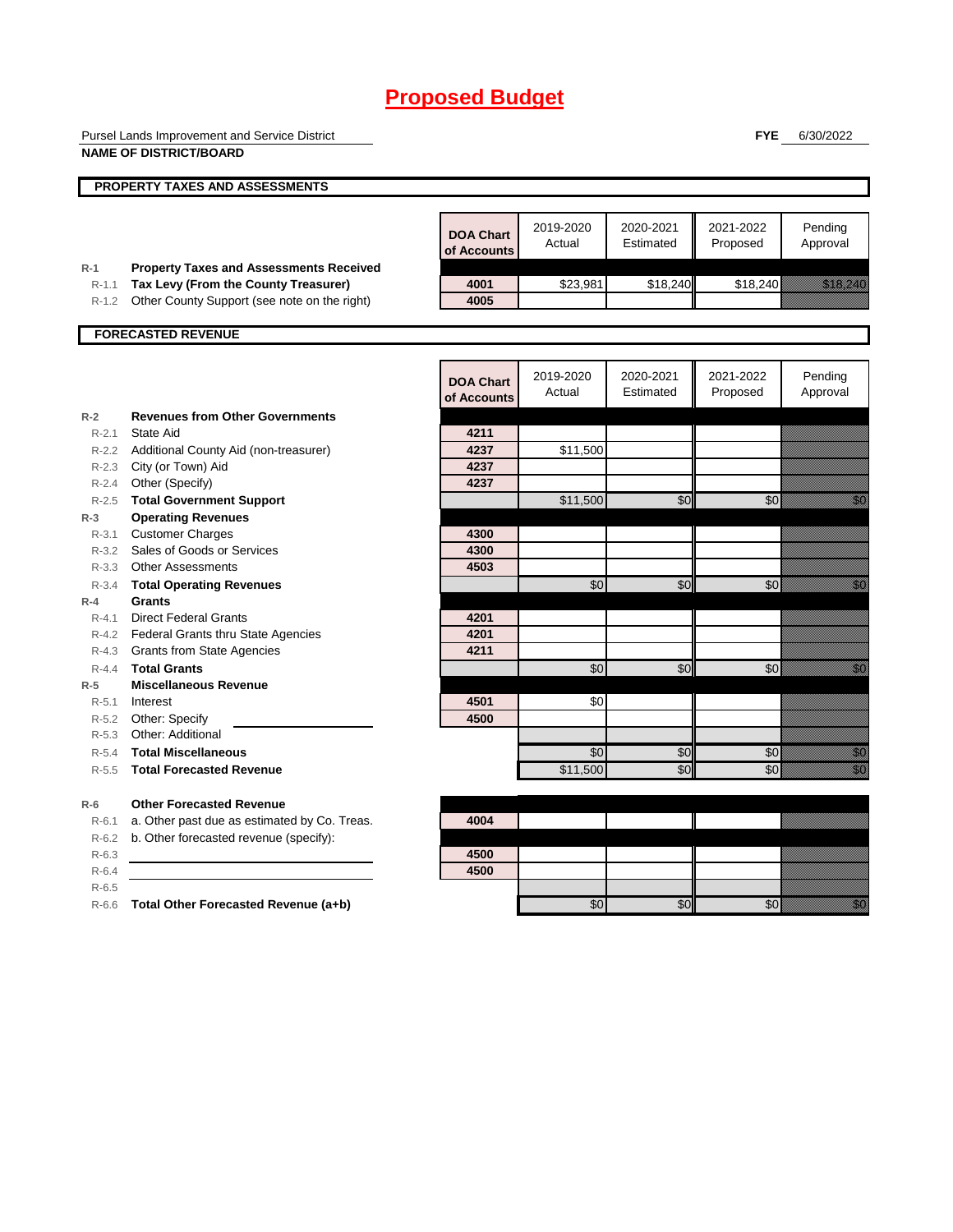### **CAPITAL OUTLAY BUDGET**

|           |                             | <u>ui nuuu</u> |
|-----------|-----------------------------|----------------|
| E-1       | <b>Capital Outlay</b>       |                |
| $E - 1.1$ | <b>Real Property</b>        | 6201           |
| $E - 1.2$ | Vehicles                    | 6210           |
| $E-1.3$   | Office Equipment            | 6211           |
| $E - 1.4$ | Other (Specify)             |                |
| $E - 1.5$ |                             | 6200           |
| $E-1.6$   |                             | 6200           |
| $E-1.7$   |                             |                |
| $E - 1.8$ | <b>TOTAL CAPITAL OUTLAY</b> |                |
|           |                             |                |

| <b>DOA Chart</b><br>of Accounts | 2019-2020<br>Actual | 2020-2021<br>Estimated | 2021-2022<br>Proposed | Pending<br>Approval |
|---------------------------------|---------------------|------------------------|-----------------------|---------------------|
|                                 |                     |                        |                       |                     |
| 6201                            |                     |                        |                       |                     |
| 6210                            |                     |                        |                       |                     |
| 6211                            |                     |                        |                       |                     |
|                                 |                     |                        |                       |                     |
| 6200                            |                     |                        |                       |                     |
| 6200                            |                     |                        |                       |                     |
|                                 |                     |                        |                       |                     |
|                                 | ደበ                  | ፍሰ                     |                       |                     |

#### **ADMINISTRATION BUDGET**

|           |                                      | <b>DOA Chart</b><br>of Accounts | 2019-2020<br>Actual | 2020-2021<br>Estimated | 2021-2022<br>Proposed | Pending<br>Approval                                                                                                                                                                                                            |
|-----------|--------------------------------------|---------------------------------|---------------------|------------------------|-----------------------|--------------------------------------------------------------------------------------------------------------------------------------------------------------------------------------------------------------------------------|
| $E-2$     | <b>Personnel Services</b>            |                                 |                     |                        |                       |                                                                                                                                                                                                                                |
| $E - 2.1$ | Administrator                        | 7002                            |                     |                        |                       |                                                                                                                                                                                                                                |
| $E - 2.2$ | Secretary                            | 7003                            |                     |                        |                       |                                                                                                                                                                                                                                |
| $E - 2.3$ | Clerical                             | 7004                            |                     |                        |                       |                                                                                                                                                                                                                                |
| $E - 2.4$ | Other (Specify)                      |                                 |                     |                        |                       |                                                                                                                                                                                                                                |
| $E - 2.5$ |                                      | 7005                            |                     |                        |                       |                                                                                                                                                                                                                                |
| $E - 2.6$ |                                      | 7005                            |                     |                        |                       |                                                                                                                                                                                                                                |
| $E - 2.7$ |                                      |                                 |                     |                        |                       |                                                                                                                                                                                                                                |
| $E-3$     | <b>Board Expenses</b>                |                                 |                     |                        |                       |                                                                                                                                                                                                                                |
| $E - 3.1$ | Travel                               | 7011                            |                     |                        |                       |                                                                                                                                                                                                                                |
| $E - 3.2$ | Mileage                              | 7012                            |                     |                        |                       |                                                                                                                                                                                                                                |
| $E - 3.3$ | Other (Specify)                      |                                 |                     |                        |                       |                                                                                                                                                                                                                                |
| $E - 3.4$ |                                      | 7013                            |                     |                        |                       |                                                                                                                                                                                                                                |
| $E - 3.5$ |                                      | 7013                            |                     |                        |                       |                                                                                                                                                                                                                                |
| $E - 3.6$ |                                      |                                 |                     |                        |                       |                                                                                                                                                                                                                                |
| $E-4$     | <b>Contractual Services</b>          |                                 |                     |                        |                       |                                                                                                                                                                                                                                |
| $E - 4.1$ | Legal                                | 7021                            |                     |                        |                       |                                                                                                                                                                                                                                |
| $E-4.2$   | Accounting/Auditing                  | 7022                            |                     |                        |                       |                                                                                                                                                                                                                                |
| $E - 4.3$ | Other (Specify)                      |                                 |                     |                        |                       |                                                                                                                                                                                                                                |
| $E - 4.4$ |                                      | 7023                            |                     |                        |                       |                                                                                                                                                                                                                                |
| $E-4.5$   |                                      | 7023                            |                     |                        |                       |                                                                                                                                                                                                                                |
| $E-4.6$   |                                      |                                 |                     |                        |                       |                                                                                                                                                                                                                                |
| $E-5$     | <b>Other Administrative Expenses</b> |                                 |                     |                        |                       |                                                                                                                                                                                                                                |
| $E - 5.1$ | Office Supplies                      | 7031                            |                     | \$82                   |                       |                                                                                                                                                                                                                                |
| $E - 5.2$ | Office equipment, rent & repair      | 7032                            |                     |                        |                       |                                                                                                                                                                                                                                |
| $E - 5.3$ | Education                            | 7033                            |                     |                        |                       |                                                                                                                                                                                                                                |
| $E - 5.4$ | Registrations                        | 7034                            |                     |                        |                       |                                                                                                                                                                                                                                |
| $E - 5.5$ | Other (Specify)                      |                                 |                     |                        |                       |                                                                                                                                                                                                                                |
| $E-5.6$   | Advertising & Postage                | 7035                            | \$55                | \$35                   | \$50                  | <u>i k</u>                                                                                                                                                                                                                     |
| $E - 5.7$ | <b>Checking Account Checks</b>       | 7035                            | \$22                |                        |                       |                                                                                                                                                                                                                                |
| $E - 5.8$ |                                      |                                 |                     |                        |                       |                                                                                                                                                                                                                                |
| $E-6$     | <b>TOTAL ADMINISTRATION</b>          |                                 | \$76                | \$117                  | \$50                  | a katika katika katika katika katika katika alifuwan alifuwa alifuwa alifuwa alifuwa alifuwa alifuwa alifuwa<br>Katika katika katika katika katika katika katika katika katika katika katika katika katika katika katika katik |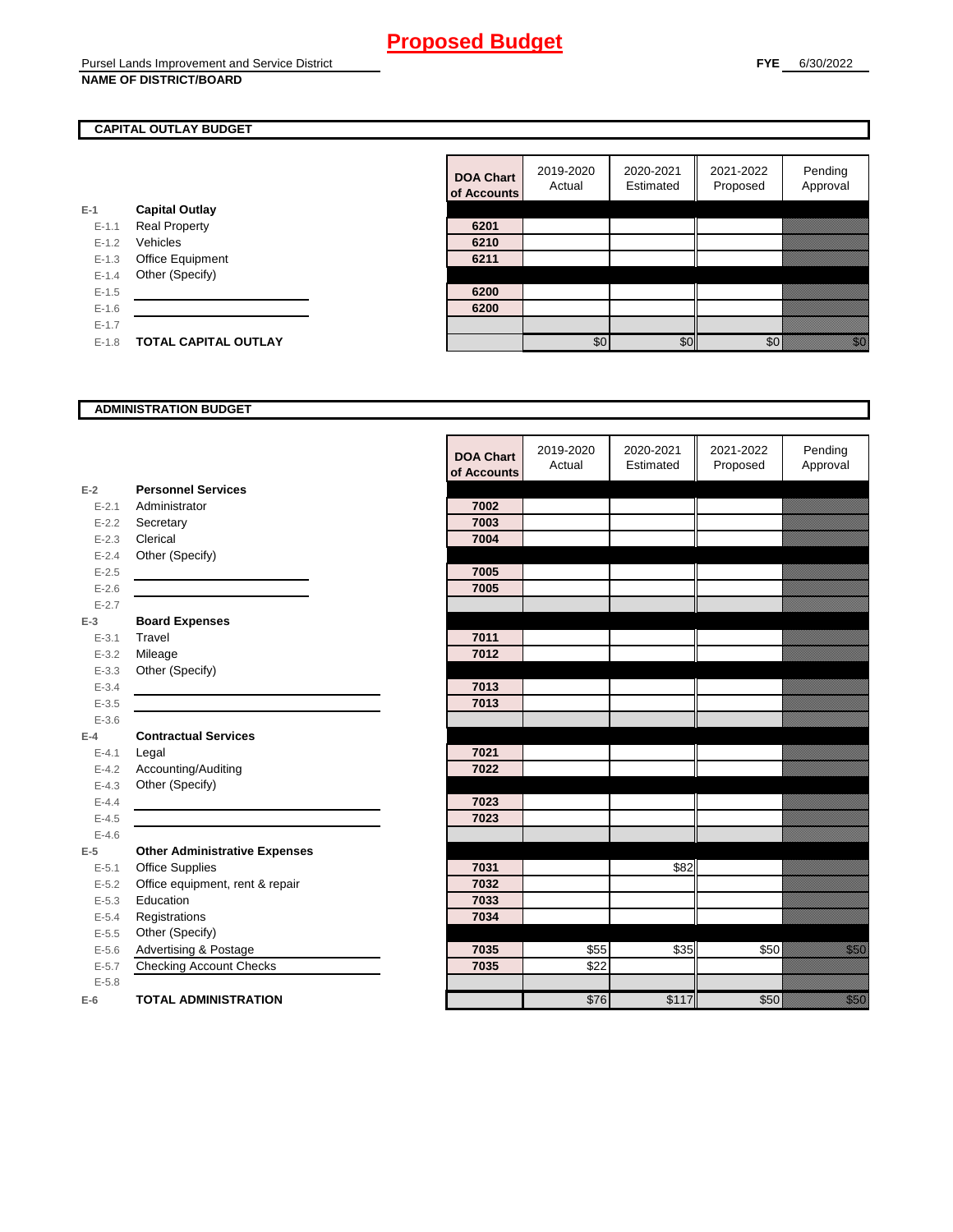Pursel Lands Improvement and Service District

## **OPERATIONS BUDGET**

|            |                                                                                                                      | <b>DOA Chart</b><br>of Accounts | 2019-2020<br>Actual | 2020-2021<br>Estimated | 2021-2022<br>Proposed | Pending<br>Approval  |
|------------|----------------------------------------------------------------------------------------------------------------------|---------------------------------|---------------------|------------------------|-----------------------|----------------------|
| $E-7$      | <b>Personnel Services</b>                                                                                            |                                 |                     |                        |                       |                      |
| $E - 7.1$  | Wages--Operations                                                                                                    | 7202                            |                     |                        |                       |                      |
| $E - 7.2$  | <b>Service Contracts</b>                                                                                             | 7203                            |                     |                        |                       |                      |
| $E - 7.3$  | Other (Specify)                                                                                                      |                                 |                     |                        |                       |                      |
| $E - 7.4$  |                                                                                                                      | 7204                            |                     |                        |                       |                      |
| $E - 7.5$  |                                                                                                                      | 7204                            |                     |                        |                       |                      |
| $E - 7.6$  |                                                                                                                      |                                 |                     |                        |                       |                      |
| $E-8$      | <b>Travel</b>                                                                                                        |                                 |                     |                        |                       |                      |
| $E-8.1$    | Mileage                                                                                                              | 7211                            |                     |                        |                       |                      |
| $E - 8.2$  | Other (Specify)                                                                                                      |                                 |                     |                        |                       |                      |
| $E - 8.3$  |                                                                                                                      | 7212                            |                     |                        |                       |                      |
| $E - 8.4$  |                                                                                                                      | 7212                            |                     |                        |                       |                      |
| $E - 8.5$  |                                                                                                                      |                                 |                     |                        |                       |                      |
| $E-9$      | <b>Operating supplies (List)</b>                                                                                     |                                 |                     |                        |                       |                      |
| $E-9.1$    |                                                                                                                      | 7220                            |                     |                        |                       |                      |
| $E - 9.2$  |                                                                                                                      | 7220                            |                     |                        |                       |                      |
| $E - 9.3$  |                                                                                                                      | 7220                            |                     |                        |                       |                      |
| $E - 9.4$  |                                                                                                                      | 7220                            |                     |                        |                       |                      |
| $E - 9.5$  |                                                                                                                      |                                 |                     |                        |                       |                      |
| $E-10$     | <b>Program Services (List)</b>                                                                                       |                                 |                     |                        |                       |                      |
| $E - 10.1$ |                                                                                                                      | 7230                            |                     |                        |                       |                      |
| $E-10.2$   |                                                                                                                      | 7230                            |                     |                        |                       |                      |
| $E-10.3$   |                                                                                                                      | 7230                            |                     |                        |                       |                      |
| $E-10.4$   |                                                                                                                      | 7230                            |                     |                        |                       |                      |
| $E-10.5$   |                                                                                                                      |                                 |                     |                        |                       |                      |
| $E-11$     | <b>Contractual Arrangements (List)</b>                                                                               |                                 |                     |                        |                       |                      |
| $E - 11.1$ | Road Maintenance                                                                                                     | 7400                            | \$15,375            | \$15,000               | \$15,000              | <u>tionalisest</u>   |
| $E-11.2$   | Snow Removal                                                                                                         | 7400                            | \$2,800             | \$2,500                | \$2,500               | <u>tionalised</u>    |
| $E - 11.3$ | <u> 1989 - Johann Harry Barn, mars ar breist ar yn y breist y breist y breist ar y breist ar y breist ar y breis</u> | 7400                            |                     |                        |                       |                      |
| $E - 11.4$ |                                                                                                                      | 7400                            |                     |                        |                       |                      |
| $E-11.5$   |                                                                                                                      |                                 |                     |                        |                       |                      |
| $E-12$     | <b>Other operations (Specify)</b>                                                                                    |                                 |                     |                        |                       |                      |
| $E-12.1$   |                                                                                                                      | 7450                            |                     |                        |                       |                      |
| $E-12.2$   |                                                                                                                      | 7450                            |                     |                        |                       |                      |
| $E-12.3$   |                                                                                                                      | 7450                            |                     |                        |                       |                      |
| $E-12.4$   |                                                                                                                      | 7450                            |                     |                        |                       |                      |
| $E-12.5$   |                                                                                                                      |                                 |                     |                        |                       |                      |
| $E-13$     | <b>TOTAL OPERATIONS</b>                                                                                              |                                 | \$18,175            | \$17,500               | \$17,500              | <u> Karlingan Sa</u> |
|            |                                                                                                                      |                                 |                     |                        |                       |                      |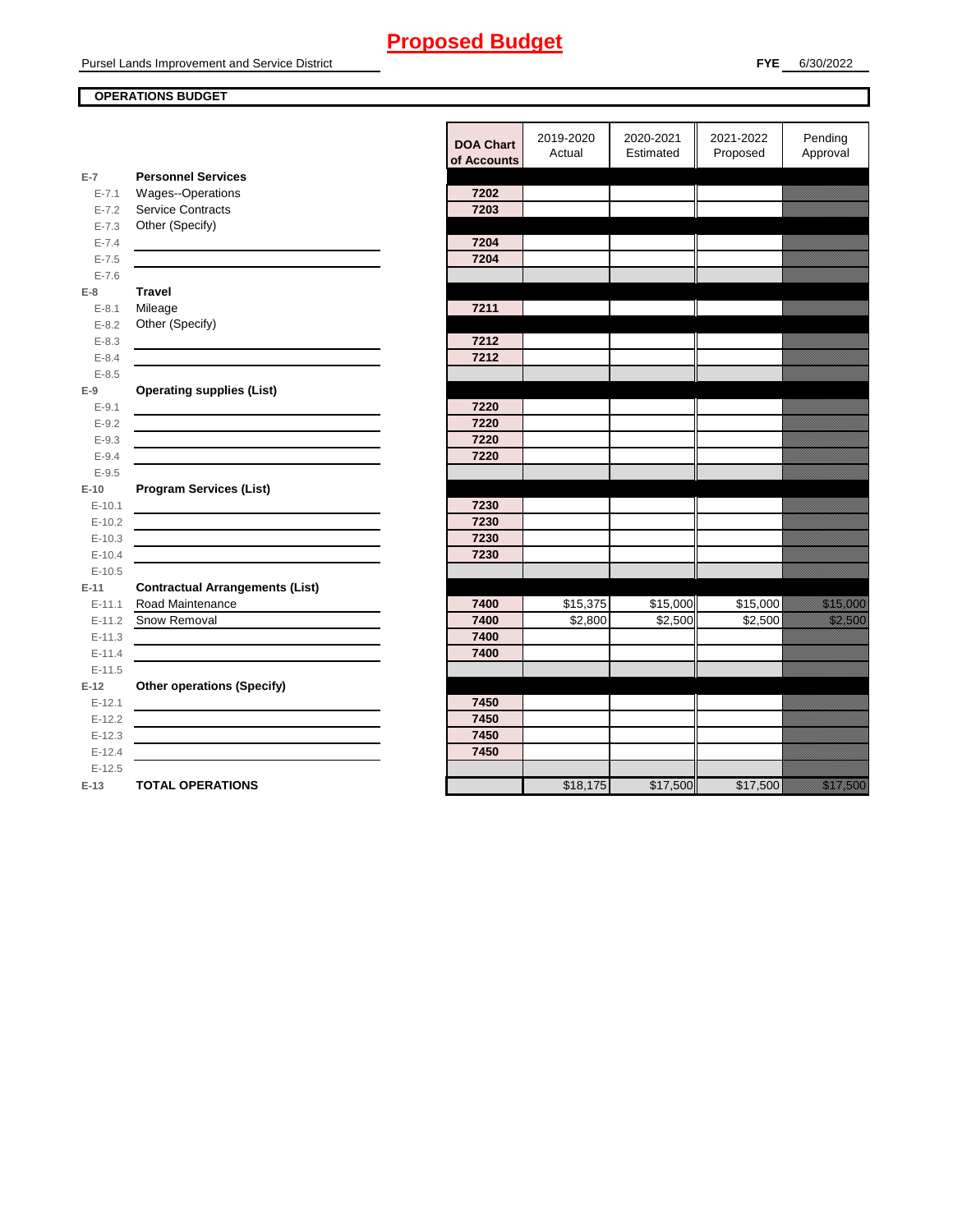Pursel Lands Improvement and Service District

#### **INDIRECT COSTS BUDGET**

|          |                              | <b>DOA Chart</b><br>of Accounts | 2019-2020<br>Actual | 2020-2021<br>Estimated | 2021-2022<br>Proposed | Pending<br>Approval                                                                                                                                                                                                             |
|----------|------------------------------|---------------------------------|---------------------|------------------------|-----------------------|---------------------------------------------------------------------------------------------------------------------------------------------------------------------------------------------------------------------------------|
| $E-14$   | Insurance                    |                                 |                     |                        |                       |                                                                                                                                                                                                                                 |
| $E-14.1$ | Liability                    | 7502                            |                     |                        |                       |                                                                                                                                                                                                                                 |
| $E-14.2$ | Buildings and vehicles       | 7503                            |                     |                        |                       |                                                                                                                                                                                                                                 |
| $E-14.3$ | Equipment                    | 7504                            |                     |                        |                       |                                                                                                                                                                                                                                 |
| $E-14.4$ | Other (Specify)              |                                 |                     |                        |                       |                                                                                                                                                                                                                                 |
| $E-14.5$ |                              | 7505                            |                     |                        |                       |                                                                                                                                                                                                                                 |
| $E-14.6$ |                              | 7505                            |                     |                        |                       |                                                                                                                                                                                                                                 |
| $E-14.7$ |                              |                                 |                     |                        |                       |                                                                                                                                                                                                                                 |
| $E-15$   | Indirect payroll costs:      |                                 |                     |                        |                       |                                                                                                                                                                                                                                 |
| $E-15.1$ | FICA (Social Security) taxes | 7511                            |                     |                        |                       |                                                                                                                                                                                                                                 |
| $E-15.2$ | <b>Workers Compensation</b>  | 7512                            |                     |                        |                       |                                                                                                                                                                                                                                 |
| $E-15.3$ | <b>Unemployment Taxes</b>    | 7513                            |                     |                        |                       |                                                                                                                                                                                                                                 |
| $E-15.4$ | Retirement                   | 7514                            |                     |                        |                       |                                                                                                                                                                                                                                 |
| $E-15.5$ | Health Insurance             | 7515                            |                     |                        |                       |                                                                                                                                                                                                                                 |
| $E-15.6$ | Other (Specify)              |                                 |                     |                        |                       |                                                                                                                                                                                                                                 |
| $E-15.7$ |                              | 7516                            |                     |                        |                       |                                                                                                                                                                                                                                 |
| $E-15.8$ |                              | 7516                            |                     |                        |                       |                                                                                                                                                                                                                                 |
| $E-15.9$ |                              |                                 |                     |                        |                       |                                                                                                                                                                                                                                 |
|          |                              |                                 |                     |                        |                       |                                                                                                                                                                                                                                 |
| $E-17$   | <b>TOTAL INDIRECT COSTS</b>  |                                 | \$0                 | \$0                    | \$0                   | en de la falsa de la falsa de la falsa de la falsa de la falsa de la falsa de la falsa de la falsa de la falsa<br>Constituit de la falsa de la falsa de la falsa de la falsa de la falsa de la falsa de la falsa de la falsa de |

## **DEBT SERVICE BUDGET**

| <b>DOA Chart</b><br>of Accounts | 2019-2020<br>Actual | 2020-2021<br>Estimated | 2021-2022<br>Proposed | Pending<br>Approval |
|---------------------------------|---------------------|------------------------|-----------------------|---------------------|
|                                 |                     |                        |                       |                     |
| 6401                            |                     |                        |                       |                     |
| 6410                            |                     |                        |                       |                     |
| 6420                            |                     |                        |                       |                     |
|                                 |                     |                        |                       |                     |

| D-1 |  | <b>Debt Service</b> |
|-----|--|---------------------|
|-----|--|---------------------|

D-1.1 Principal

D-1.2 **Interest** 

D-1.3 **Fees** 

**D-2 TOTAL DEBT SERVICE**